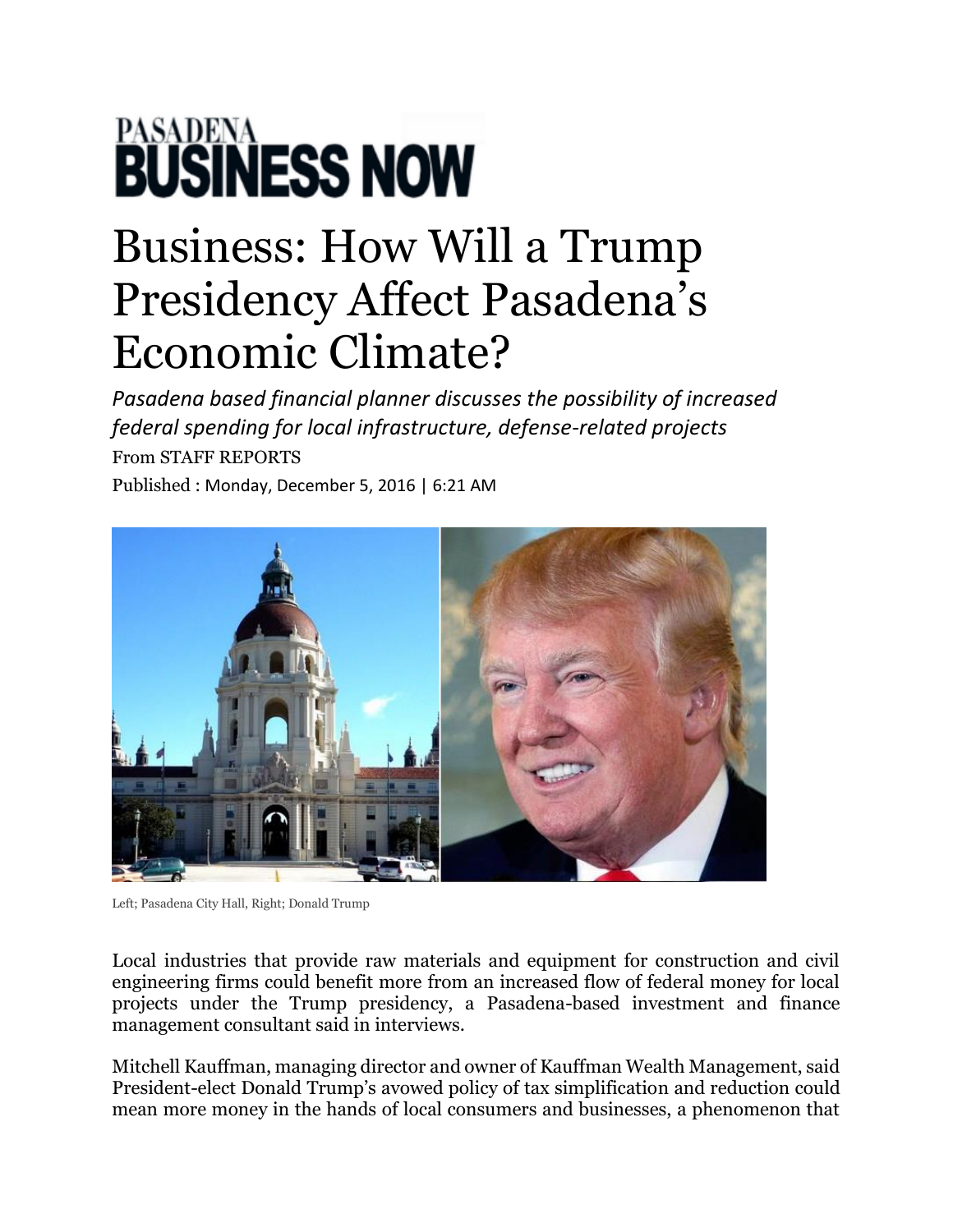could lead to a more active local economy that could then spur construction and, hopefully, more federal dollars.

"Based on historical trends, they're more likely to spend the money made available from tax reductions – consumers on consumption, and businesses on capital investment and new hiring," Kauffman said. "So we would hope for some new job creation, wage growth, and a real bump in local business sales."

Kauffman said the way the markets have been rising since the elections showed there was "a lot more demand for a Trump presidency than anybody thought," but more importantly, it speaks of a greater number of industries and businesses that are comfortable and supportive of a Trump presidency.

For Pasadena, Kauffman said local firms that have to do with defense and the military could benefit from increased federal funding.

"Trump ran on a pro-defense, pro-military platform, and so we would expect funding to increase for defense firms and local firms will benefit from that," Kauffman said. "As far as space exploration, I'm not sure I heard a lot about his intentions. He also ran on a platform of national pride, and space exploration is a rallying point for national pride. It might be a positive opening for that, but nothing as definitive to be outstanding. But he was very clear he wanted to expand the military and to rebuild the armed forces."

Kauffman also indicated he does not see any definite reduction in federal funding for NASA's Jet Propulsion Laboratory and Caltech, both of which are Pasadena-based.

"I'm not sure if it's clear-cut that JPL and Caltech would suffer," Kauffman said. "They may not be as robust a recipient of federal funding as projects that are more geared toward defense specifically. As an example, with all the saber-rattling from the North Korea nuclear program and the threat that poses, we could see a lot of new funding going into Star Wars defense, which we assume would help firm up deals with space exploration and we would be benefactors of that to some extent."

Trump himself has not been vocal about his plans for NASA and its \$2 billion annual budget Earth science, but in an op-ed published on SpaceNews weeks before the election, two of Trump's space policy advisors – former congressman Robert Walker and economist Peter Navarro – said NASA is too focused on "politically correct environmental monitoring" and has largely been reduced to a "logistics agency concentrating on space station resupply."

In the article, Walker and Navarro indicated that under a Trump administration, NASA would focus on "deep space activities rather than Earth-centric work that is better handled by other agencies."

"Human exploration of our entire solar system by the end of this century should be NASA's focus and goal," Walker and Navarro wrote. "Developing the technologies to meet